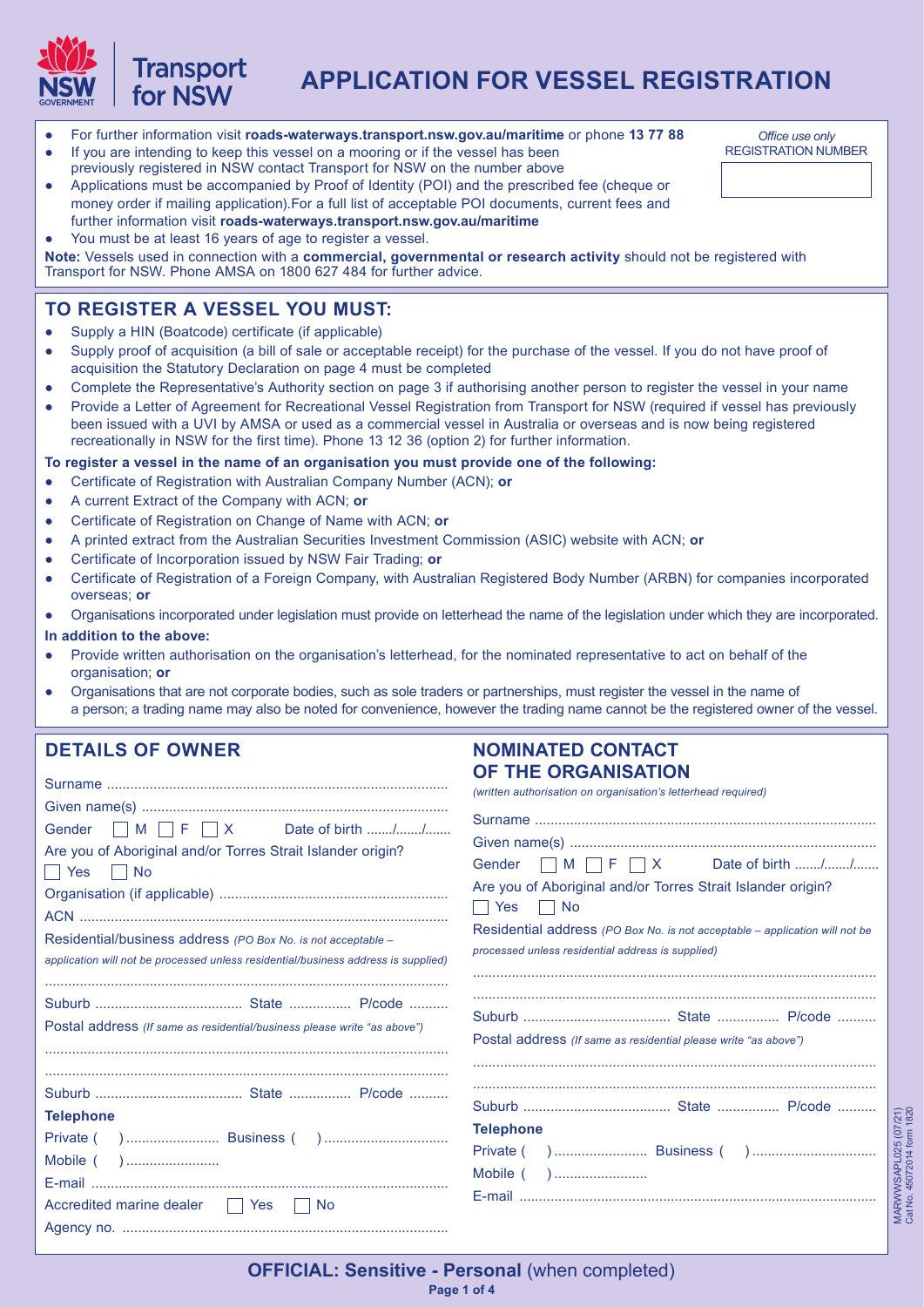| PERSONALISED REGISTRATION NUMBER<br>Do you require personalised numbers?<br><b>No</b><br>If Yes, an additional fee is applicable and a combination of up to six letters or numbers is permitted.<br>Yes<br><b>1st choice</b><br>2nd choice<br>3rd choice<br>4th choice<br>N<br>N<br>IN<br>N<br>You will be contacted if these numbers are not available, considered unacceptable or when complaints are raised about an issued number.                                                                                                                                                                                                                                                                                                                                                                                                                                                                                                                                                                                                                                                                         |  |  |  |  |
|----------------------------------------------------------------------------------------------------------------------------------------------------------------------------------------------------------------------------------------------------------------------------------------------------------------------------------------------------------------------------------------------------------------------------------------------------------------------------------------------------------------------------------------------------------------------------------------------------------------------------------------------------------------------------------------------------------------------------------------------------------------------------------------------------------------------------------------------------------------------------------------------------------------------------------------------------------------------------------------------------------------------------------------------------------------------------------------------------------------|--|--|--|--|
| <b>DETAILS OF VESSEL</b><br>Has this vessel previously been issued with a UVI by AMSA or used as a commercial vessel in Australia or overseas and is now<br>being registered recreationally in NSW for the first time?<br>If yes, a Letter of Agreement for Recreational Vessel Registration is required from Transport for NSW prior to<br>Yes<br>No<br>registration - please phone 13 12 36 (option 2) for further information.                                                                                                                                                                                                                                                                                                                                                                                                                                                                                                                                                                                                                                                                              |  |  |  |  |
| <b>Where is the</b><br><b>Vessel</b><br>Hull<br><b>Construction</b><br><b>Vessel</b><br><b>Topside</b><br>material<br>colour<br>vessel kept<br>colour<br>type<br><b>use</b><br>White<br>Marina berth<br>Wakeboarding<br><b>Steel</b><br>Cabin runabout<br>White<br><b>Trailer</b><br><b>Aluminium</b><br>Inflatable<br><b>Black</b><br><b>Black</b><br><b>Skiing</b><br>Plywood<br>Slipway<br><b>Fishing</b><br><b>Barge</b><br><b>Blue</b><br><b>Blue</b><br><b>Boatshed</b><br>Fibreglass (GRP)<br>Sailvessel (Yacht)<br><b>Red</b><br>Cruising<br>Red<br>Vinyl/plastic/textile<br>Open runabout<br><b>Mooring</b><br>Yellow<br>Yellow<br>Sailing<br><b>Timber</b><br>Mtr cruiser<br>Dry storage<br>Other (specify):<br>Green<br>Green<br><b>Jetty</b><br>Ferrocement<br>Punt<br><b>Brown</b><br><b>Brown</b><br><b>PWC</b><br>Composite<br>Cream<br>Cream<br>Other (specify):<br><b>Silver</b><br><b>Rubber</b><br>Houseboat<br><b>Silver</b><br><b>Carbon fibre</b><br>Catamaran<br>Unpainted<br>Unpainted<br>Polyethylene<br>Other (specify):<br>Other (specify):<br>Other (specify):<br>Other (specify): |  |  |  |  |
| <b>Flybridge</b><br><b>Has MicroDot technology</b><br>Yes<br>No<br>been applied to this vessel?<br>Yes<br><b>No</b><br><b>Holding tanks</b><br><b>No</b><br>Yes<br>Does this vessel display an<br><b>No</b><br>Yes<br><b>Australian Builders Plate (ABP)?</b><br>No.<br>Yes<br><b>No</b><br>Yes<br>(An ABP must be affixed by the vessel builder (excluding owner builders), the<br>Passenger capacity<br>vessel importer or other persons as approved by Transport for NSW).                                                                                                                                                                                                                                                                                                                                                                                                                                                                                                                                                                                                                                  |  |  |  |  |
| <b>ENGINE DETAILS</b><br>Applications may not be accepted without engine details (if more than two engines supply details on a separate sheet)<br>Engine particulars - 1st engine<br><b>Engine particulars - 2nd engine</b>                                                                                                                                                                                                                                                                                                                                                                                                                                                                                                                                                                                                                                                                                                                                                                                                                                                                                    |  |  |  |  |
| <b>Propulsion</b><br><b>Propulsion</b><br><b>Fuel</b><br><b>Fuel</b><br>Inboard<br>Inboard<br>Petrol<br>Petrol<br>Outboard<br>Outboard<br><b>Diesel</b><br><b>Diesel</b><br><b>Sterndrive</b><br>Other (Please specify):<br><b>Sterndrive</b><br>Other (Please specify):                                                                                                                                                                                                                                                                                                                                                                                                                                                                                                                                                                                                                                                                                                                                                                                                                                       |  |  |  |  |
|                                                                                                                                                                                                                                                                                                                                                                                                                                                                                                                                                                                                                                                                                                                                                                                                                                                                                                                                                                                                                                                                                                                |  |  |  |  |

**OFFICIAL: Sensitive - Personal** (when completed)

**Page 2 of 4**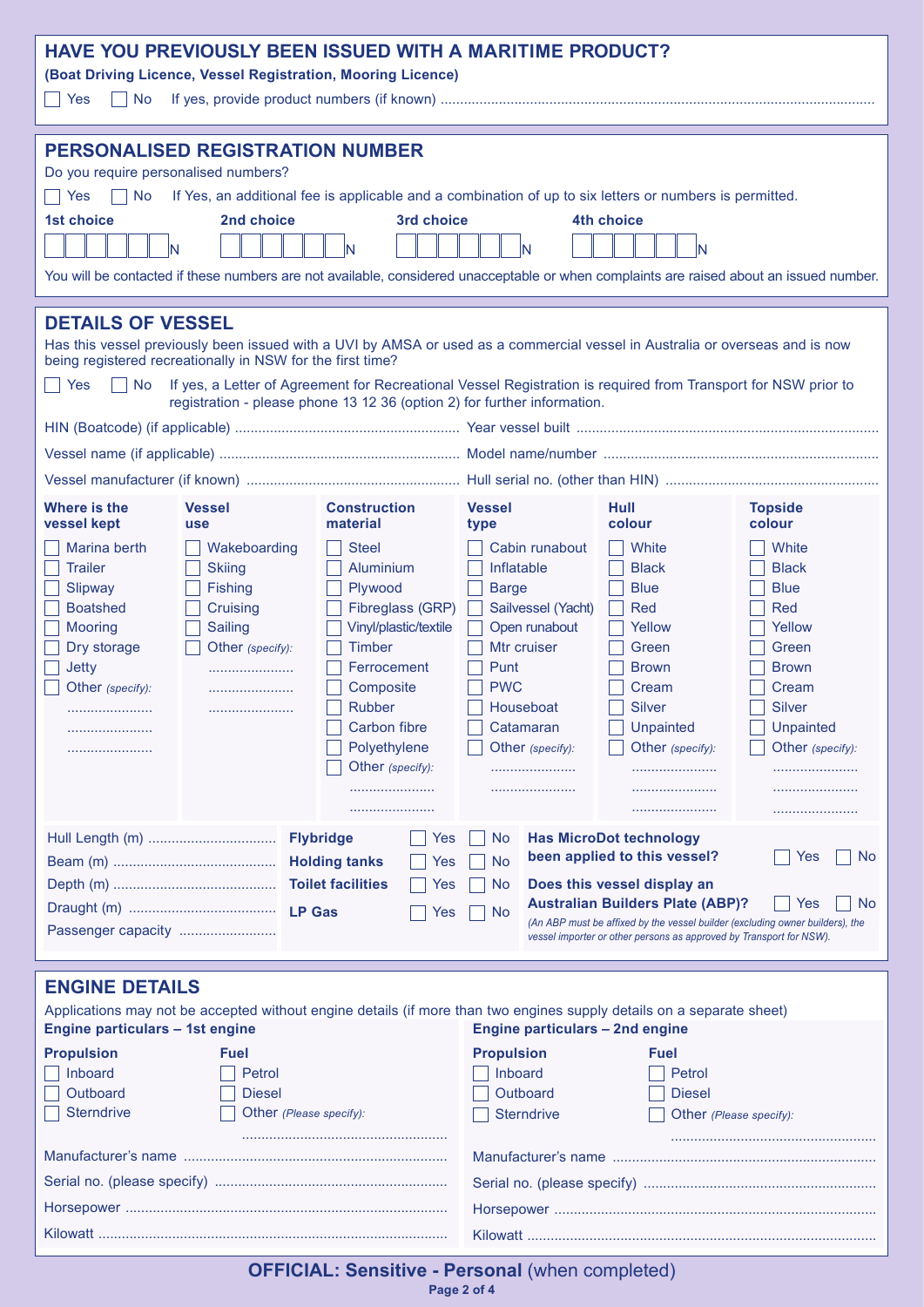| <b>CONCESSION DETAILS</b> (if applicable) For details on eligible concessions visit roads-waterways.transport.nsw.gov.au/maritime/fees                                                                                                                           |  |  |
|------------------------------------------------------------------------------------------------------------------------------------------------------------------------------------------------------------------------------------------------------------------|--|--|
| Concession requested? <b>P</b> Yes<br>l I No                                                                                                                                                                                                                     |  |  |
| Concession number: $\ \;\;\ $<br>.<br>$\mathbb{L}$                                                                                                                                                                                                               |  |  |
| If you wish to claim the concession, you must present your concession card in person to any service centre or forward a certified copy<br>(both sides) by mail, together with this application and payment to Agency Business Centre, PO Box 21 PARKES NSW 2870. |  |  |
| Please note that information in relation to your concession may be matched with Services Australia - Centrelink or Department of<br>Veterans' Affairs (DVA) records.                                                                                             |  |  |
|                                                                                                                                                                                                                                                                  |  |  |

# **PERSONAL INFORMATION COLLECTION NOTICE**

Your privacy is important to us and our Privacy Statement explains why we collect your Personal Information and how we will manage it. You can obtain a copy of our Privacy Statement at **www.transport.nsw.gov.au/privacy-statement** or by calling us to request a copy on 13 12 36.

### **DECLARATION**

I declare that I am the owner or am authorised to act on behalf of the owner of this vessel (and any interested parties) and that the information supplied in this form is true and correct.

I understand that if any material information in this application is found to be false, misleading, inadequate or incorrect, the vessel registration may be cancelled.

Owner's signature ......................................................................................................... Date ......./......./.......

Owner's signature .......................................................................................................................................................................................

# **REPRESENTATIVE'S AUTHORITY**

I authorise the person named below to register this vessel in my name

#### **REPRESENTATIVE'S DETAILS**

### **PROOF OF IDENTITY**

This section must be completed for all applicants. The applicant's proof of identity must be verified by an authorised signatory. Acceptable signatories are any Service NSW Officer, Police Officer, Justice of the Peace, Judge, Magistrate, Bank Manager, Legal Practitioner or School Principal.

#### **AUTHORISED SIGNATORY'S USE**

| Full proof of ID:    |  |         |  |
|----------------------|--|---------|--|
| Primary proof of ID: |  |         |  |
|                      |  |         |  |
|                      |  |         |  |
|                      |  |         |  |
|                      |  | Date // |  |

| <b>OFFICIAL USE ONLY: (REPRESENTATIVE'S IDENTIFICATION)</b> |  |
|-------------------------------------------------------------|--|
|                                                             |  |
|                                                             |  |
|                                                             |  |
|                                                             |  |
|                                                             |  |

**Page 3 of 4 OFFICIAL: Sensitive - Personal (when completed)**